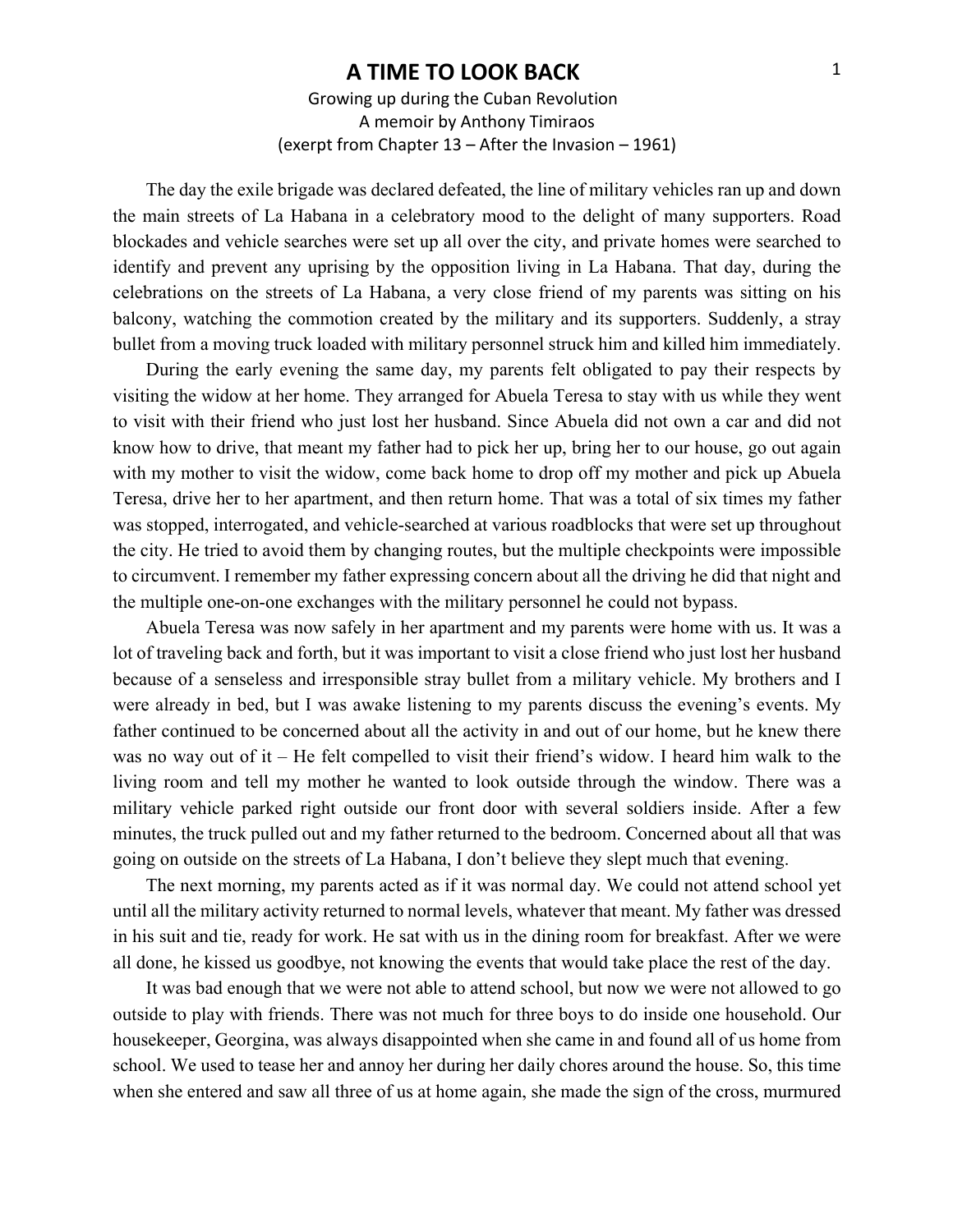## **A TIME TO LOOK BACK**

Growing up during the Cuban Revolution A memoir by Anthony Timiraos (exerpt from Chapter 13 – After the Invasion – 1961)

something we could not understand, and continued to the kitchen. Georgina was an attractive and hardworking young woman in her late teens with beautiful dark creamy skin and long, shiny, black hair. She lived about two miles from our house and walked every day to help my mother with the chores of maintaining a household for my father and three boys. That day, we spent most of the morning in the courtyard playing or just being silly, trying to stay out of trouble.

Shortly before noon on the day after the failed invasion, I heard vehicle brakes squealing from several cars and trucks trying to park outside our home. I heard their doors slamming. From the side alley in the courtyard, I could see soldiers exiting a small truck and surrounding our house. I immediately panicked and ran inside the house with my brothers to tell my mother. Suddenly, we heard a strong and loud pounding on the door. She must have also heard the vehicles park right outside, because my mother was already on her way to the living room to open the front door. I stayed in the hallway behind a door looking directly at the men who banged on the door. *"Buenas tardes, señora …"* (Good afternoon, ma'am …) two men in dark suits and dark sunglasses presented her with some type of credentials, a badge or license, and said they were there to search the home. They told us to wait in the courtyard and stand against the concrete wall that separated the properties. No search warrant was required by the military.

The thugs entered our home with at least a dozen other soldiers in full combat gear, including rifles, handguns, and ammunition. In a matter of minutes, they turned the entire house upside down. Drawers were emptied and all their contents left on the floor. Mattresses were overturned to examine the space under the beds. Furniture was moved all around the house to look for hidden doors or compartments inside the walls. Kitchen cabinets were emptied and food left on the floor. Several soldiers climbed onto the roof to make sure nobody was hiding there.

At this point, my two brothers, my mother, Georgina, and I stood outside in the courtyard of our home leaning against the wall as we were told and held each other tight. We were all frightened but I tried not to show any emotion that might upset my family and Georgina, who had her hands around my shoulders. I could feel her shaking like she was at the epicenter of a powerful earthquake. She could not hold her nervousness any longer and urinated on the courtyard floor while standing there against the wall. My mother grabbed her and held onto her just as close and tight as her own sons. The soldiers noticed what was happening and as expected, did nothing to assure us we were safe.

This unpleasantness lasted only about 30 minutes, even though it seemed like hours. Luckily, we lived in a small house. When they were done turning the house upside down, one of the thugs with a dark suit and dark sunglasses (which he never took off during the raid) came to the courtyard and asked my mother where my father was. She knew he was expected home for lunch soon, but only told the thug that he was at work and she wasn't sure if he was coming home for lunch or staying to work in the office.